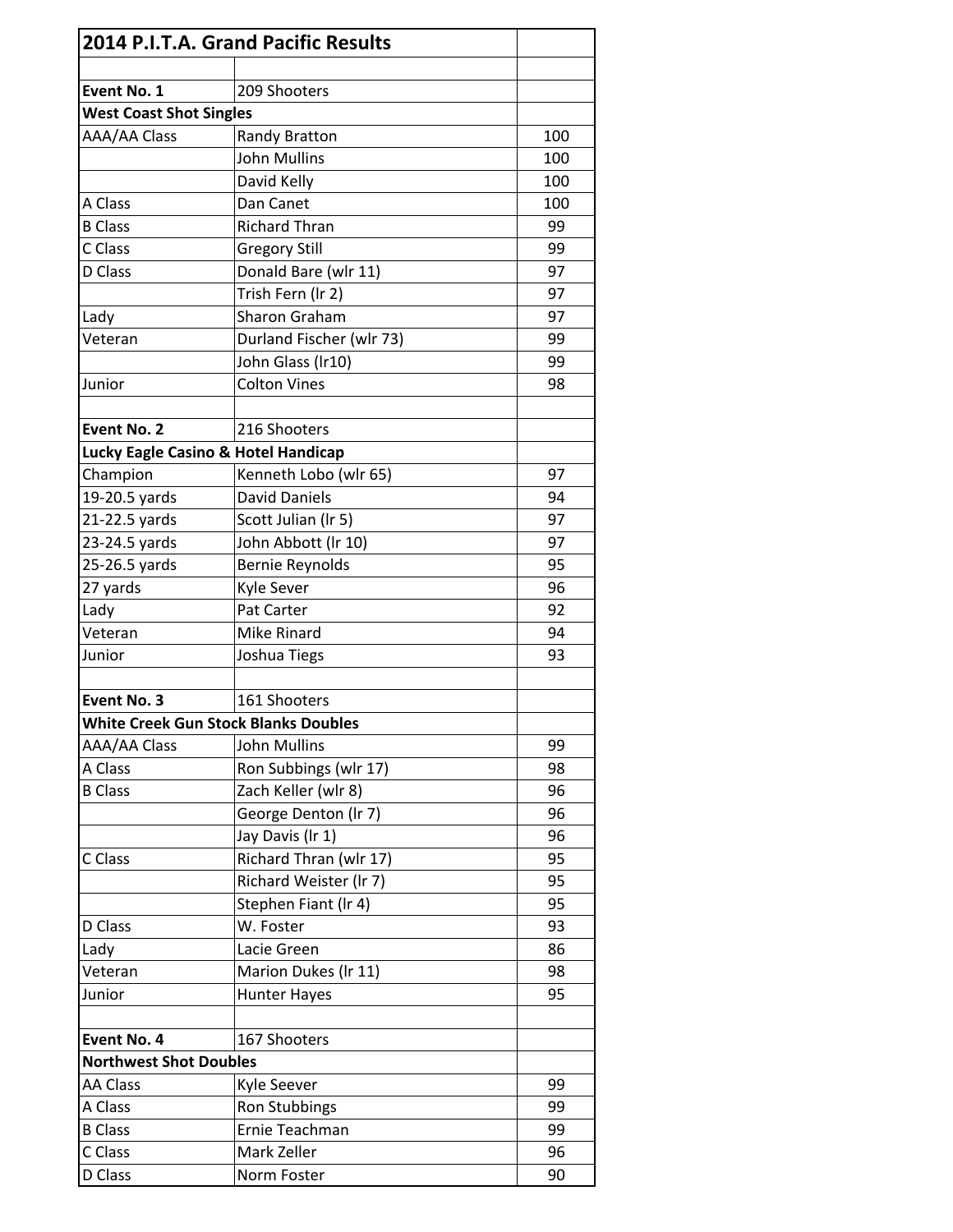| Lady                            | <b>Patty Sargent</b>                                                  | 92  |
|---------------------------------|-----------------------------------------------------------------------|-----|
| Veteran                         | Mike Rinard                                                           | 98  |
| Senior Vet/Elder                | Lawrence Ray                                                          | 97  |
| Junior                          | <b>Hunter Hayes</b>                                                   | 96  |
| Sub-Junior                      | Grant Kjar                                                            | 86  |
|                                 |                                                                       |     |
| <b>Event No. 5</b>              | 226 Shooters                                                          |     |
| <b>Coon Creek Singles</b>       |                                                                       |     |
| AAA/AA                          | <b>Fred Coulson</b>                                                   | 100 |
| A                               | Andreas Borgesen                                                      | 100 |
| B                               | <b>Brian Wong</b>                                                     | 100 |
| Ċ                               | Dan Prockish (wso 25)                                                 | 98  |
|                                 | Rosalie Nicholson (24)                                                | 98  |
| D                               | Frank Kelly                                                           | 98  |
| Lady                            | Lacie Green (wso 24-25)                                               | 98  |
|                                 | Patty Sarget (so 24-24)                                               | 98  |
| Veteran                         | <b>Ron Stubbings</b>                                                  | 100 |
| Senior Vet/Elder                | <b>Art Fenton</b>                                                     | 100 |
| Junior                          | Chayton Vega                                                          | 100 |
| Sub-Junior                      | <b>Taylor Anderson</b>                                                | 98  |
|                                 |                                                                       |     |
| Event No. 6                     | 232 Shooters                                                          |     |
| <b>Tilden Trophies Handicap</b> |                                                                       |     |
| Champion                        | <b>Colton Vines</b>                                                   | 98  |
| Champion R/U                    | Daro Handy                                                            | 96  |
| 19-20.5                         | Tim Lombardi                                                          | 96  |
| 21-22.5                         | Hunter Hayes (ff)                                                     | 96  |
| 23-24.5                         | Pat Bare (wso 25)                                                     | 95  |
|                                 | Dale Smith (so 24)                                                    | 95  |
|                                 | Scott Julian (so 23)                                                  | 95  |
|                                 | Robert Dickinson (ff)                                                 | 95  |
| 25-26.5                         | <b>Ron Stubbings</b>                                                  | 96  |
| 27                              | Bernie Reynolds (ff)                                                  | 96  |
| Lady                            | Rosalie Nicholson (wso 23)                                            | 93  |
|                                 | Susa Rankhorn (so 19)                                                 | 93  |
| Veteran                         | Jim Beasley (ff)                                                      | 96  |
| Senior Veteran                  | Marty DeVries (ff)                                                    | 96  |
| Elder                           | Jay Davis                                                             | 93  |
| Junior                          | Joshua Tiegs                                                          | 95  |
| Sub-Junior                      | Colten Imhoff                                                         | 86  |
|                                 |                                                                       |     |
|                                 | Preliminary High Over All sponsored by Chuck Curtis & Virginia Bonser |     |
| Events 1 through 6              |                                                                       |     |
| Champion                        | <b>Ron Stubbings</b>                                                  | 583 |
| AAA/AA Class                    | Kyle Seever                                                           | 580 |
| A Class                         | <b>Hunter Hayes</b>                                                   | 571 |
| <b>B</b> Class                  | George Denton                                                         | 568 |
| C Class                         | <b>Gregory Still</b>                                                  | 546 |
| D Class                         | James Manyon                                                          | 516 |
| Lady                            | Lacie Green                                                           | 537 |
| Veteran                         | Mike Rinard                                                           | 573 |
| Senior Vet                      | Pat Bare                                                              | 569 |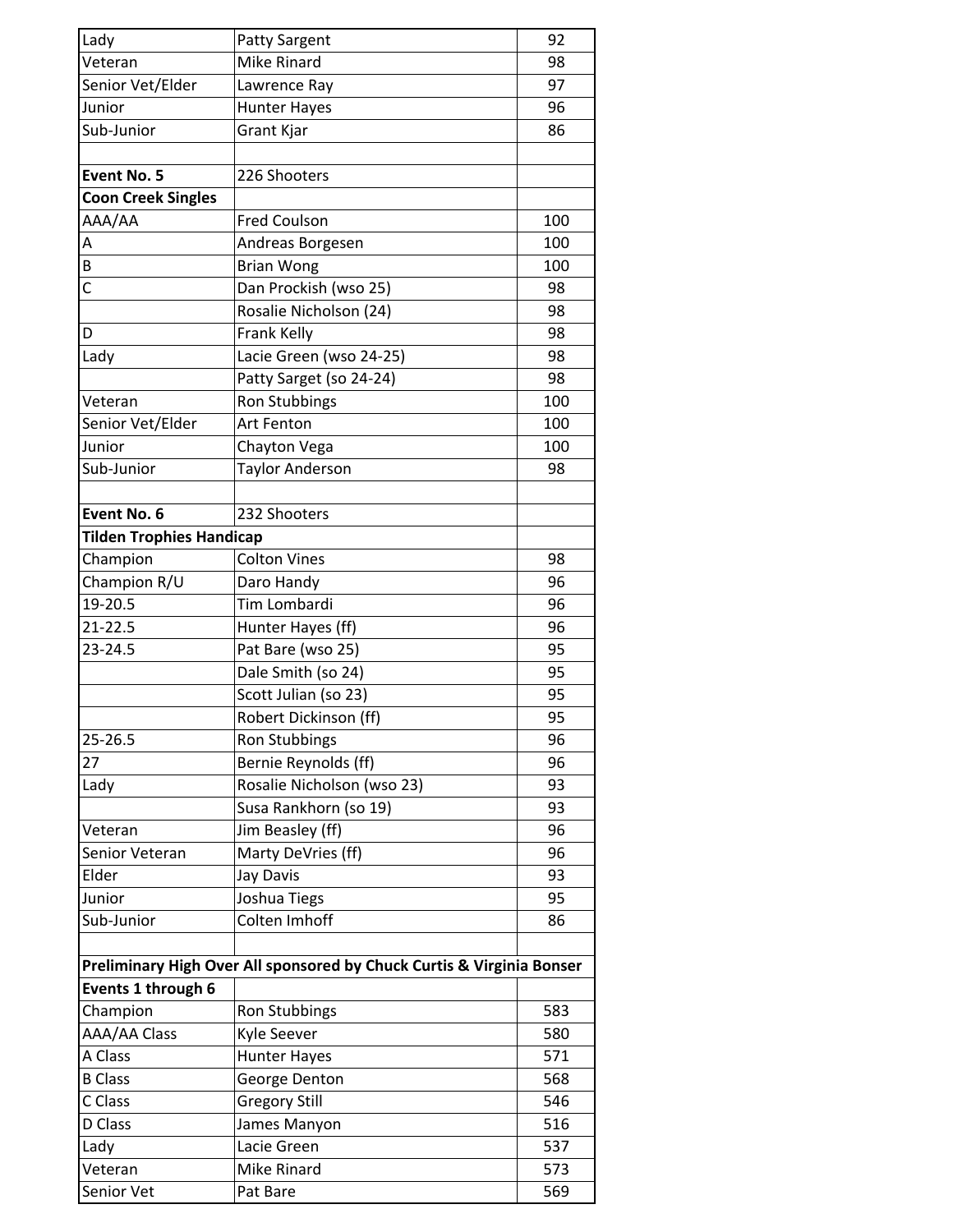| Elder                                 | Jay Davis                      | 565 |
|---------------------------------------|--------------------------------|-----|
| Junior                                | <b>Colton Vines</b>            | 563 |
| Sub-Junior                            | <b>Taylor Anderson</b>         | 524 |
|                                       |                                |     |
| Event No. 7                           | 270 Shooters                   |     |
| <b>Sportco Singles</b>                |                                |     |
| AAA/AA Class                          | Kyle Seever                    | 100 |
|                                       | Gary Bonetti (ff)              | 100 |
| A Class                               | <b>Sharon Graham</b>           | 100 |
| <b>B</b> Class                        | Dale Kinzel (wso 25-24-25)     | 99  |
|                                       | George Denton (so 25-24-24)    | 99  |
|                                       | Geoff Fern (so 24)             | 99  |
| C Class                               | Jim Bradbury                   | 100 |
| D Class                               | Ronald Key                     | 95  |
| Lady                                  | Julie Spindler                 | 99  |
| Veteran                               | Mike Rinard (wso 25-25)        | 100 |
|                                       | Woody Pierson (so 25-22)       | 100 |
|                                       | Durland Fischer (so 22)        | 100 |
| Sr. Vet/Elder                         | <b>Marty DeVries</b>           | 100 |
| Junior                                | Chayton Vega (wso 25-25)       | 99  |
|                                       | Colin Wakefield (so 25-21)     | 99  |
|                                       | Andreas Borgesen (so 24)       | 99  |
| Sub-Junior                            | Gage Wade-Huber (wso 25)       | 94  |
|                                       | Michael Sargent (so 23)        | 94  |
|                                       |                                |     |
| <b>Event No. 8</b>                    | 278 Shooters                   |     |
| <b>Bayshore Metals Handicap</b>       |                                |     |
| Champion                              | <b>Travis Iksic</b>            | 97  |
| Runner-up                             | Julie Spindler (wso 25)        | 96  |
| 19-20.5 yards                         | Lesley Goddard                 | 96  |
| 21-22.5 yards                         | Andreas Borgesen               | 95  |
| 23-24.5 yards                         | Jim Bradbury (so 24)           | 96  |
| 25-26.5 yards                         | <b>Wayne Paxton</b>            | 96  |
| 27 yards                              | Gary Bonetti                   | 95  |
| Lady                                  | Pat Carter                     | 94  |
| Veteran                               | <b>Grant Lau</b>               | 94  |
| Senior Vet/Elder                      | Daro Handy                     | 94  |
| Junior                                | Kyle Stanfill (wso 25)         | 92  |
|                                       | Joshua Tiegs (so 24)           | 92  |
|                                       | Hayden Ketchum (so 24)         | 92  |
|                                       | Chayton Vega (so 22)           | 92  |
|                                       | Vince Howe (so 21)             | 92  |
| Sub-Junior                            | Gage Wade-Huber                | 93  |
|                                       |                                |     |
| <b>BT-99 Winner</b>                   | Rodger Tiegs of Washington     |     |
| Event No. 9                           | 216 Shooters                   |     |
| <b>Coldstream Truck Parts Doubles</b> |                                |     |
| AA                                    | Dave Kelly                     | 100 |
| AA R/U                                | Jacob Turner (wso 19-20-20-20) | 97  |
|                                       | Glen Jager (so 19-20-20-19)    | 97  |
|                                       | Richard Evans (so 15)          | 97  |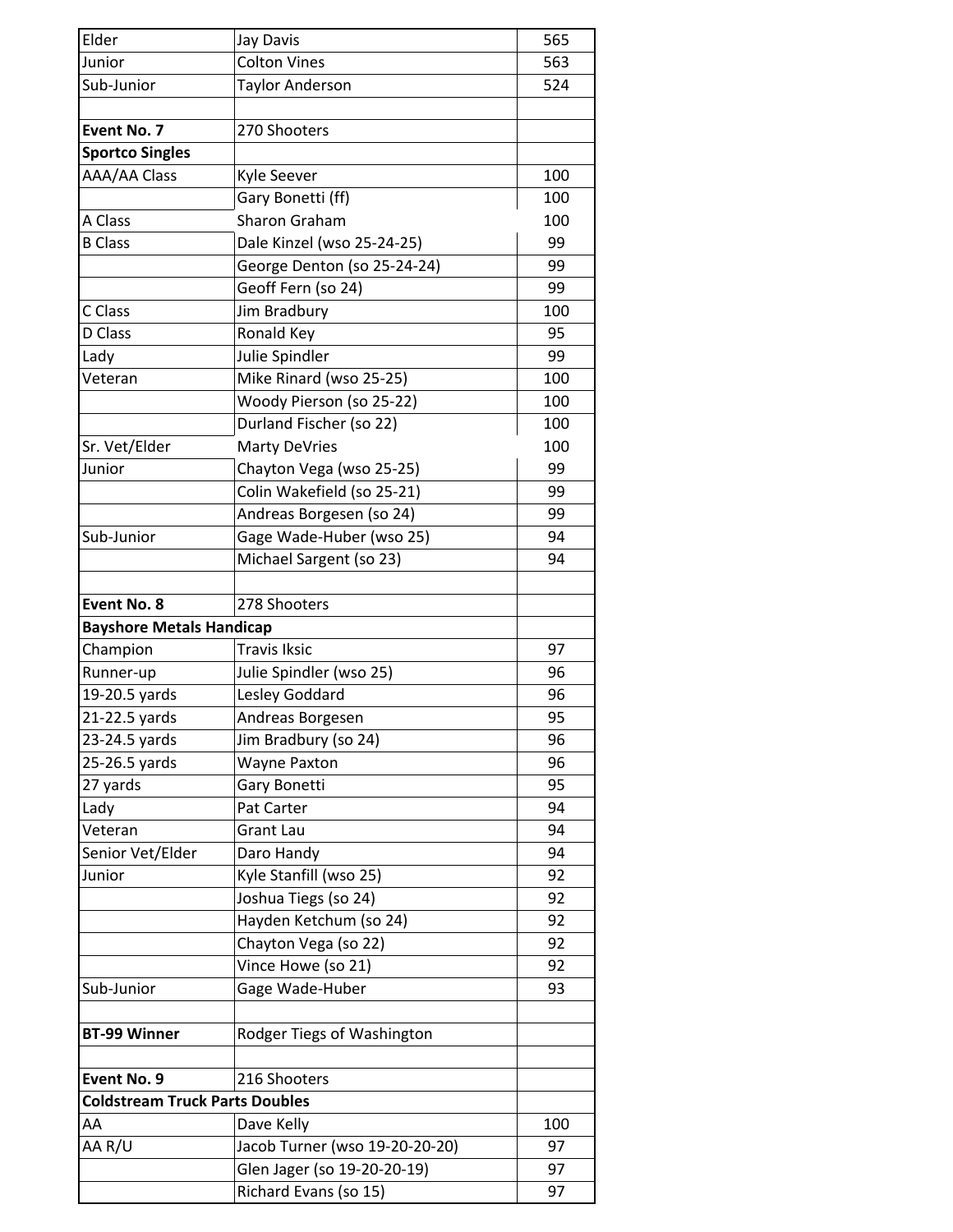| A                                   | <b>Bud Graham</b>           | 100 |
|-------------------------------------|-----------------------------|-----|
| A R/U                               | <b>Rick Erickson</b>        | 98  |
| В                                   | <b>Stanlee Dormaier</b>     | 99  |
| BR/U                                | George Denton (wso 19)      | 96  |
|                                     | Mike Warn (so 16)           | 96  |
| С                                   | Hayden Bollinger            | 97  |
| CR/U                                | <b>Colton Vines</b>         | 95  |
| D                                   | Norm Foster                 | 90  |
| DR/U                                | Dwight Hutchinson           | 87  |
| Lady                                | <b>Patty Sargent</b>        | 95  |
| Veteran                             | Mike Rinard                 | 98  |
| Senior Veteran                      | <b>Marty DeVries</b>        | 97  |
| Elder                               | Leroy Menezes (wso 20)      | 94  |
|                                     | Jay Davis (so 17)           | 94  |
|                                     | Lawrence Ray (so 17)        | 94  |
| Junior                              | Colin Wakefield             | 97  |
| Sub-Junior                          | Grant Kjar                  | 91  |
|                                     |                             |     |
| Event No. 10                        | 278 Shooters                |     |
| Lucky Eagle Casino & Hotel Handicap |                             |     |
| Champion                            | Dan Kukat (wso 23-24)       | 98  |
| Champion R/U                        | Hayden Ketchum (so 23-23)   | 98  |
| 19-20.5                             | Rosalie Nicholson           | 96  |
| 21-22.5                             | <b>Curtis Baker</b>         | 96  |
| 23-24.5                             | <b>Greg Miner</b>           | 95  |
| 25-26.5                             | <b>Wayne McCulley</b>       | 96  |
| 27                                  | David Kelly (wso 25)        | 97  |
|                                     | Jim Warn (so 23)            | 97  |
| Lady                                | Lisa Simpson                | 96  |
| Veteran                             | <b>Robert Birch</b>         | 96  |
| Senior Veteran                      | <b>Bill Pacheco</b>         | 95  |
|                                     | Marty DeVries (ff)          | 95  |
| Elder                               | Les Prince (wso 23-24)      | 95  |
|                                     | Merritt Winchell (so 23-23) | 95  |
|                                     | Tommy Kushima (so 19)       | 95  |
| Junior                              | <b>Thomas Miller</b>        | 95  |
| Sub-Junior                          | Gage Wade-Huber             | 92  |
|                                     |                             |     |
| Event No. 12                        | 355 Shooters                |     |
| TrapShootingUSA Handicap            |                             |     |
| Champion                            | Mike Rinard                 | 97  |
| Runner-up                           | Travis Iksic (wso 24-24)    | 96  |
|                                     | Gary Bonetti (so 20)        | 96  |
| 19-20.5 yards                       | Jordan Hara                 | 96  |
| 21-22.5 yards                       | <b>Steve Spencer</b>        | 94  |
| 23-24.5 yards                       | Joshua Tiegs                | 96  |
| 25-26.5 yards                       | <b>Colton Vines</b>         | 94  |
|                                     | Floyd Dean (ff)             | 94  |
| 27 yards                            | John Mullins (so 24-22)     | 96  |
| Lady                                | Lisa Simpson                | 94  |
| Veteran                             | Norm Foster                 | 94  |
| Senior Vet                          | Bud Graham (wct)            | 95  |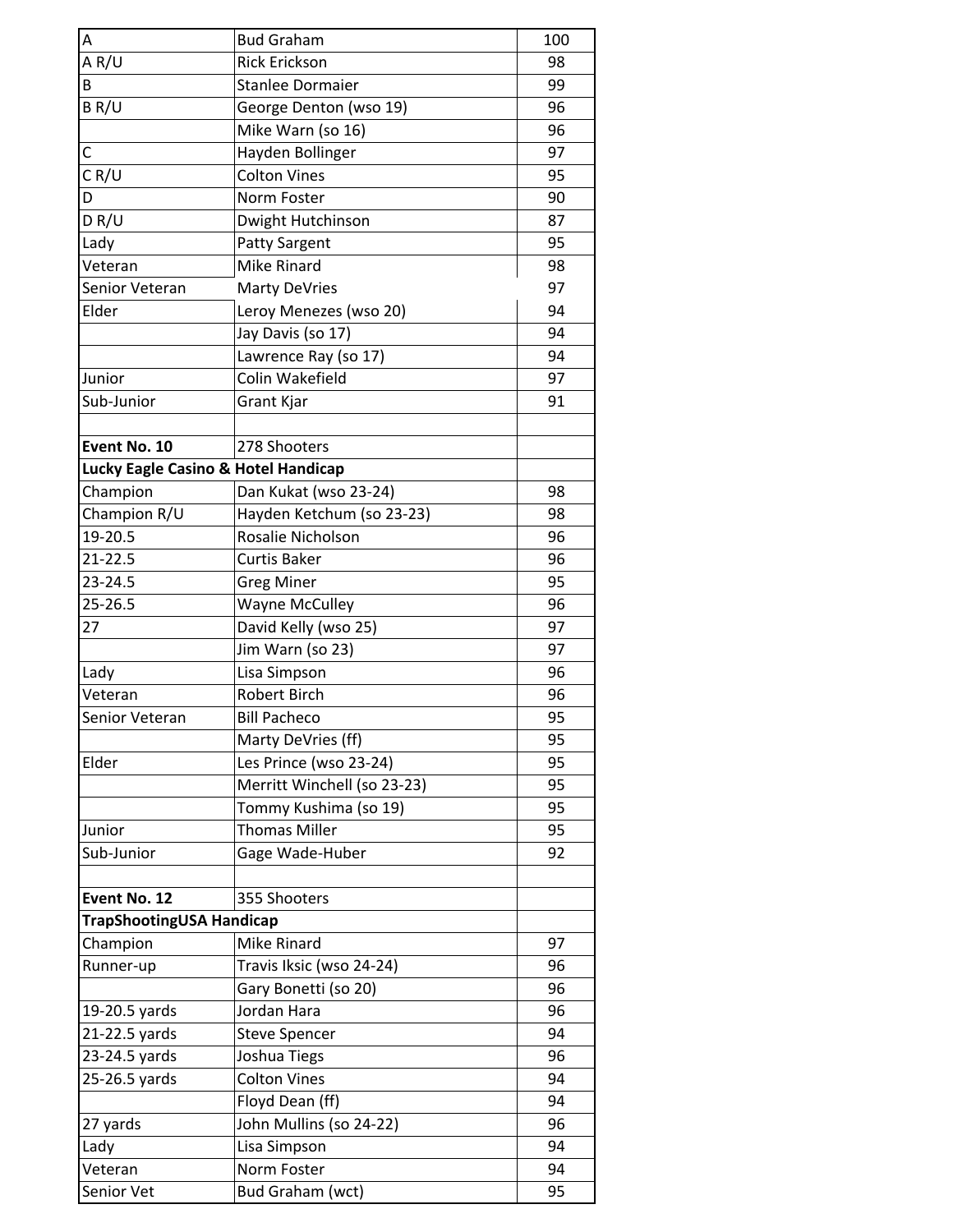|                              | <b>Marty DeVries</b>                                             | 95  |
|------------------------------|------------------------------------------------------------------|-----|
| Elder                        | Jay Davis                                                        | 95  |
| Junior                       | Chayton Vega (wso 25)                                            | 95  |
|                              | Hayden Bollinger (so 23)                                         | 95  |
| Sub-Junior                   | Gage Wade-Huber (wso 25)                                         | 92  |
|                              | Michael Sargent (so 23)                                          | 92  |
|                              |                                                                  |     |
| <b>Event No. 11 &amp; 13</b> | 371 Shooters                                                     |     |
|                              | <b>Grand Pacific Championship Singles sponsored by Remington</b> |     |
| Champion                     | Kyle Seever (wso 25-25-25)                                       | 200 |
| Runner-up                    | TJ Main (so 25-25-24)                                            | 200 |
| <b>AAA Class</b>             | Travis Iksic (wso 25-25-25)                                      | 199 |
| AAA Runner-up                | Bill Wishart (so 25-25-24)                                       | 199 |
|                              | Randy Bratton (so 24)                                            | 199 |
| <b>AA Class</b>              | <b>Robert Alkire</b>                                             | 199 |
| AA Runner-up                 | Jim Warn (wso 25-25-25-25-25-25)                                 | 198 |
|                              | Chester Carter (so 25-25-25-25-24)                               | 198 |
|                              | Zach Keller (so 25-23)                                           | 198 |
|                              | Charles Stacy (so 24)                                            | 198 |
|                              | Fred Coulson (ff)                                                | 198 |
| A Class                      | Guy Olson                                                        | 199 |
| A Runner-up                  | David McCallum                                                   | 198 |
| <b>B</b> Class               | Dan Lacher                                                       | 197 |
| <b>B</b> Runner-up           | Jonathon Mayo (wso 25)                                           | 196 |
|                              | William Bryan (so 22)                                            | 196 |
| C Class                      | Jordan Hara                                                      | 197 |
| C Runner-up                  | <b>Edward Vormestrand</b>                                        | 196 |
| D Class                      | Dan Arlo                                                         | 190 |
| D Runner-up                  | Colten Imhoff                                                    | 189 |
| Lady                         | Julie Spindler                                                   | 196 |
| Veteran                      | Richard Evans (wso)                                              | 199 |
|                              | Lindsay Blackburn (so)                                           | 199 |
| Senior Vet                   | <b>Bernie Reynolds</b>                                           | 197 |
|                              | Daro Handy (ff)                                                  | 197 |
| Elder                        | <b>Marvin Sims</b>                                               | 196 |
| Junior                       | Jacob Womble (wso 25)                                            | 197 |
|                              | Colton Vines (so 22)                                             | 197 |
| Sub-Junior                   | Michael Sargent                                                  | 196 |
| Chair                        | <b>Jack Harris</b>                                               | 196 |
|                              |                                                                  |     |
| <b>State Team</b>            | Washington                                                       |     |
| <b>AAA Class</b>             | Jacob Turner                                                     |     |
| <b>AA Class</b>              | <b>Marion Dukes</b>                                              |     |
| A Class                      | Le Rodenberg                                                     |     |
| <b>B</b> Class               | Joshua Tiegs                                                     |     |
| C Class                      | <b>Greg Still</b>                                                |     |
| D Class                      | <b>HA Chevara</b>                                                |     |
| <b>Champion of Champions</b> |                                                                  |     |
| Washington                   | TJ Main (wco 25)                                                 | 100 |
| <b>British Columbia</b>      | Ron Stubbings (co 24)                                            | 100 |
| California                   | Chayton Vega                                                     | 99  |
|                              |                                                                  |     |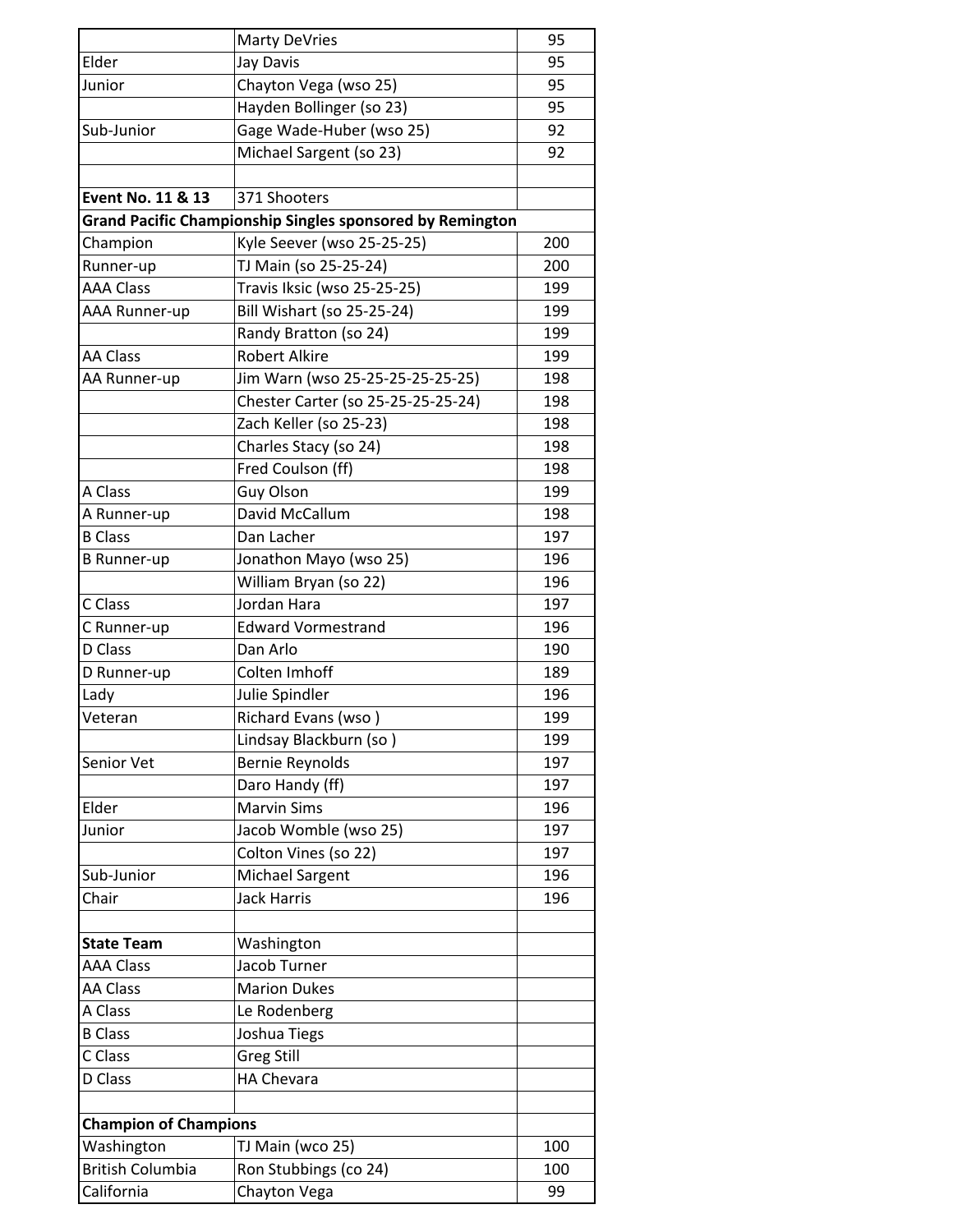| Idaho                               | David Poseley           | 99 |
|-------------------------------------|-------------------------|----|
| Alaska                              | <b>Stubby Hughes</b>    | 97 |
| Oregon                              | <b>Scott Julian</b>     | 97 |
| Hawaii                              | Tommy Kushima           | 93 |
| Colorado                            | <b>Jeff Hall</b>        | 88 |
|                                     |                         |    |
| <b>Ladies Champion of Champions</b> |                         |    |
| California                          | <b>Annie Alkire</b>     | 98 |
| Nevada                              | None                    | 96 |
| Idaho                               | Liz Harris              | 96 |
| Oregon                              | Sharon Graham           | 95 |
| Washington                          | Lauren Plagman          | 95 |
| <b>British Columbia</b>             | Lisa Salt               | 92 |
| Hawaii                              | <b>Barbara Ross</b>     | 81 |
|                                     |                         |    |
| Event No. 14                        | 360 Shooters            |    |
|                                     |                         |    |
| <b>White Flyer Handicap</b>         |                         |    |
| Champion                            | Daro Handy              | 98 |
| 1st Alaska                          | <b>Stubby Hughes</b>    | 94 |
| 2nd Alaska                          | Jay Davis               | 87 |
| 3rd Alaska                          | None                    |    |
| 1st Arizona                         | None                    |    |
| 2nd Arizona                         | None                    |    |
| 3rd Arizona                         | None                    |    |
| 1st British Columbia                | John Duncan             | 97 |
| 2nd British Columbia                | George Duncan           | 93 |
| 3rd British Columbia                | Gurjit Gakhal           | 92 |
| 1st California                      | Merritt Winchell        | 98 |
| 2nd California                      | Andreas Borgesen        | 96 |
| 3rd California                      | <b>Wade Stanfill</b>    | 94 |
| 1st Colorado                        | <b>Jeff Hall</b>        | 79 |
| 2nd Colorado                        | None                    |    |
| 3rd Colorado                        | None                    |    |
| 1st Hawaii                          | Sidney Akiona           | 97 |
| 2nd Hawaii                          | Jordan Hara             | 94 |
| 3rd Hawaii                          | Lori Hara               | 90 |
| 1st Idaho                           | Marvin Albright         | 96 |
| 2nd Idaho                           | <b>Terry Roberts</b>    | 94 |
| 3rd Idaho                           | <b>Brian Ferry</b>      | 93 |
| 1st Nevada                          | Al Alford               | 93 |
| 2nd Nevada                          | Jackson Ellender        | 88 |
| 3rd Nevada                          | Lawrence Smith          | 85 |
| 1st Oregon                          | Alan Julian             | 95 |
| 2nd Oregon                          | <b>Jim Powell</b>       | 95 |
| 3rd Oregon                          | Don Porfily             | 95 |
| 1st Washington                      | <b>Stanlee Dormaier</b> | 96 |
| 2nd Washington                      | <b>Gary Hammons</b>     | 95 |
| 3rd Washington                      | Dale Kinzel             | 94 |
| 1st 19 yards                        | Michael Tompkison       | 94 |
| 2nd 19 yards                        | Tammy Wakefield         | 91 |
| 3rd 19 yards                        | <b>Michael Sargent</b>  | 90 |
|                                     |                         |    |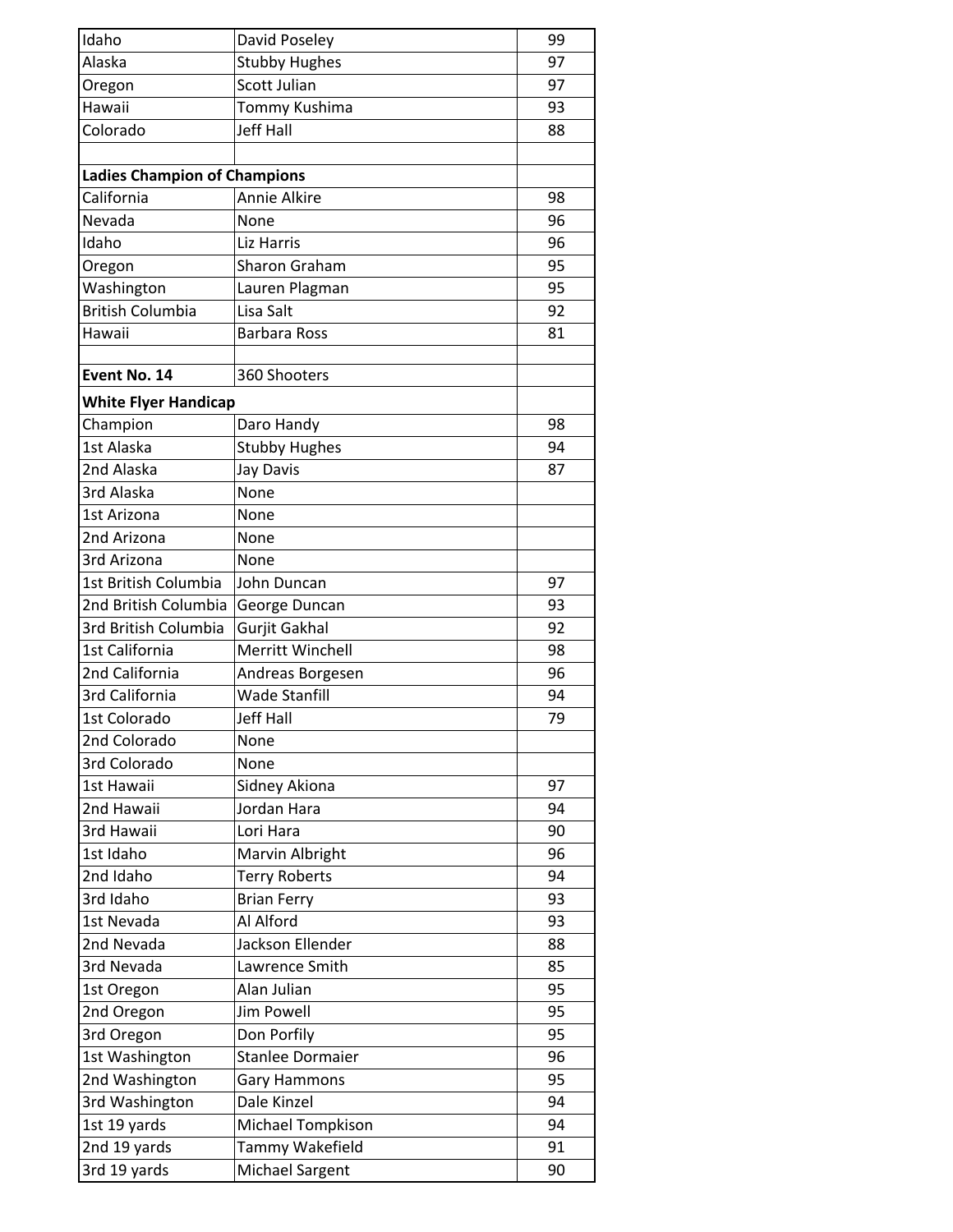| 1st 20 yards                    | <b>Tim Watts</b>                                       | 94  |
|---------------------------------|--------------------------------------------------------|-----|
| 2nd 20 yards                    | Joel Moberly                                           | 94  |
| 3rd 20 yards                    | <b>Brad Hess</b>                                       | 93  |
| 1st 21 yards                    | <b>Avery Simpson</b>                                   | 97  |
| 2nd 21 yards                    | Timothy Lombardi                                       | 94  |
| 3rd 21 yards                    | Dave Hunyh                                             | 93  |
| 1st 22 yards                    | Mike Mann                                              | 95  |
| 2nd 22 yards                    | <b>Chance Vines</b>                                    | 93  |
| 3rd 22 yards                    | Norm Foster                                            | 92  |
| 1st 23 yards                    | Jack Mojica                                            | 95  |
| 2nd 23 yards                    | <b>Guy Olson</b>                                       | 92  |
| 3rd 23 yards                    | <b>Scott Julian</b>                                    | 92  |
| 1st 24 yards                    | Paul Klingele                                          | 94  |
| 2nd 24 yards                    | <b>Bryan Weeks</b>                                     | 92  |
| 3rd 24 yards                    | Doug Reimers                                           | 91  |
| 1st 25 yards                    | Mack Hyatt                                             | 93  |
| 2nd 25 yards                    | Dave McCallum                                          | 92  |
| 3rd 25 yards                    | Dan Lacher                                             | 92  |
| 1st 26 yards                    | John Simmons                                           | 93  |
| 2nd 26 yards                    | <b>Wayne Paxton</b>                                    | 93  |
| 3rd 26 yards                    | <b>Steve Fiant</b>                                     | 92  |
| 1st 27 yards                    | <b>Travis Iksic</b>                                    | 95  |
| 2nd 27 yards                    | David Kelly                                            | 95  |
| 3rd 27 yards                    | David Womack                                           | 95  |
| 1st Lady                        | Hayden Ketchum                                         | 97  |
| 2nd Lady                        | Pat Carter                                             | 93  |
| 3rd Lady                        | Kerrie Largent                                         | 92  |
| 1st Veteran                     | Tom Gray                                               | 94  |
| 2nd Veteran                     | <b>Rich Evans</b>                                      | 94  |
| 3rd Veteran                     | Mike Rinard                                            | 93  |
| 1st Senior Vet                  | <b>Ronald Hull</b>                                     | 94  |
| 2nd Senior Vet                  | <b>Marty DeVries</b>                                   | 94  |
| 3rd Senior Vet                  | <b>Bill Pacheco</b>                                    | 93  |
| 1st Elder                       | <b>Marvin Sims</b>                                     | 91  |
| 2nd Elder                       | Henry Park                                             | 90  |
| 3rd Elder                       | Marvin Loy                                             | 90  |
| 1st Junior                      | <b>Colton Vines</b>                                    | 96  |
| 2nd Junior                      | Joshua Tiegs                                           | 94  |
| 3rd Junior                      | Dakotah Eims                                           | 93  |
| 1st Sub-Junior                  | Gage Wade-Huber                                        | 95  |
| 2nd Sub-Junior                  | Grant Kjar                                             | 87  |
| 3rd Sub-Junior                  | <b>Taylor Anderson</b>                                 | 87  |
|                                 |                                                        |     |
| <b>Small Gauge Championship</b> |                                                        |     |
|                                 | sponsored by Browning, Briley, White Flyer & Remington |     |
| <b>First Place</b>              | Richard Thran (wso 24)                                 | 47  |
| <b>Second Place</b>             | Tim Watts (so 23)                                      | 47  |
| <b>Third Place</b>              | Corey Ashbeck (so 22)                                  | 47  |
|                                 |                                                        |     |
| Event No. 15                    | 288 Shooters                                           |     |
|                                 | <b>RCBS Grand Pacific Championship Doubles</b>         |     |
| Champion                        | Dave Wade                                              | 100 |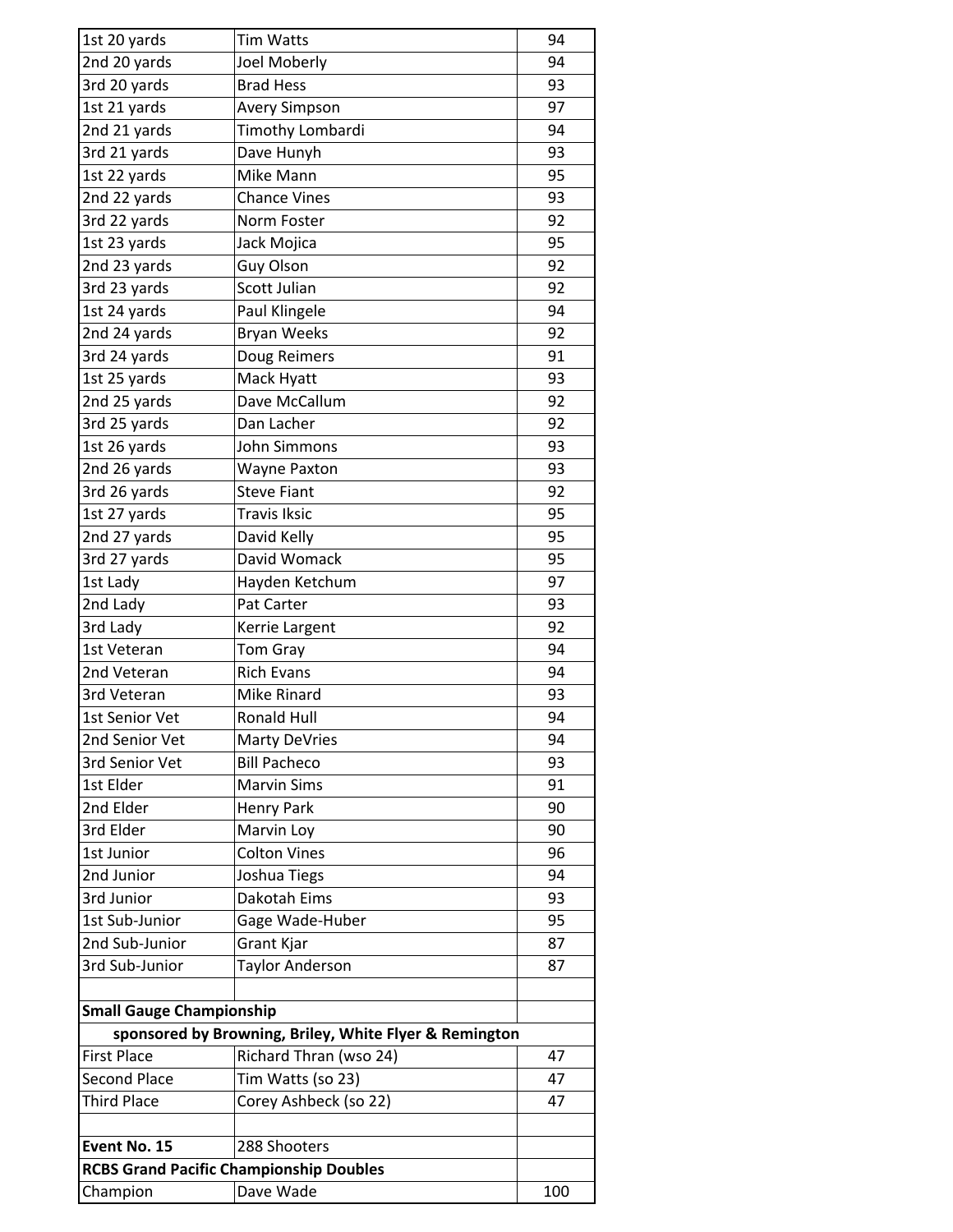| Runner-up              | Kyle Seever (wso 20)                                              | 99  |
|------------------------|-------------------------------------------------------------------|-----|
| <b>AA Class</b>        | <b>John Mullins</b>                                               | 98  |
| AA Runner-up           | <b>Travis Iksic</b>                                               | 97  |
|                        | Kent Sakamoto (ff)                                                | 97  |
|                        | Gary Bonetti (ff)                                                 | 97  |
| A Class                | Rick Erickson (so 19)                                             | 99  |
| A Runner-up            | Jim Warn (wso 20)                                                 | 97  |
|                        | Jack Mojica (so 19)                                               | 97  |
|                        | Randy Adams (so 17)                                               | 97  |
| <b>B</b> Class         | Ron Todd (so 18)                                                  | 99  |
| <b>B</b> Runner-up     | Zach Keller (wso 19)                                              | 96  |
|                        | Stanlee Dormaier (17)                                             | 96  |
| C Class                | <b>Mike Riggs</b>                                                 | 96  |
| C Runner-up            | <b>Colton Vines</b>                                               | 95  |
| D Class                | <b>Steve Callistini</b>                                           | 92  |
| D Runner-up            | <b>Jess Mathews</b>                                               | 91  |
| Lady                   | Julie Spindler                                                    | 93  |
| Veteran                | <b>Mike Rinard</b>                                                | 99  |
| Senior Vet             | <b>Marty DeVries</b>                                              | 96  |
| Elder                  | Tommy Kushima (wso 19)                                            | 92  |
|                        | Lawrence Ray (so 17)                                              | 92  |
|                        | Jay Davis (so 16)                                                 | 92  |
| Junior                 | Jacob Womble                                                      | 98  |
| Sub-Junior             | <b>Taylor Anderson</b>                                            | 91  |
| Chair                  | <b>Bill Loyd</b>                                                  | 81  |
|                        |                                                                   |     |
| Event No. 16           | 377 Shooters                                                      |     |
|                        |                                                                   |     |
|                        | <b>Browning Grand Pacific Championship Handicap</b>               |     |
| Champion               |                                                                   | 100 |
| Runner-up              | Josh Tiegs (with a Browning !!!)<br><b>Tim Plagman</b>            | 98  |
| 19-20.5 yards          | <b>Michael Tompkison</b>                                          | 95  |
| 21-22.5 yards          | John Spindler                                                     | 96  |
| 23-24.5 yards          | Gage Wade-Huber                                                   | 96  |
| 25-26.5 yards          | John Klingele (wso 22)                                            | 96  |
|                        | John Simmons (so 21)                                              | 96  |
| 27 yards               | <b>Brien DeAtley</b>                                              | 97  |
| Lady                   | Hayden Ketchum                                                    | 96  |
| Veteran                | Norm Foster                                                       | 96  |
| Senior Vet             | <b>Marty DeVries</b>                                              | 97  |
| Elder                  | <b>Marvin Sims</b>                                                | 96  |
| Junior                 | Dakotah Eims                                                      | 94  |
| Sub-Junior             | Jackson Ellender                                                  | 99  |
| Chair                  | <b>Jack Harris</b>                                                | 92  |
|                        | Event 16 Random Drawing BT-99 Winner: Arlie Connerley             |     |
|                        | Event 16 Winner of the Browning Citori 725: Julie Spindler        |     |
|                        |                                                                   |     |
|                        | Dan Orlich High All Around sponsored by PITA HOF & Lady All Stars |     |
| Events 11, 13, 15 & 16 |                                                                   |     |
| Champion               | Kyle Seever                                                       | 395 |
| <b>AAA Class</b>       | John Mullins (wso 20-10-10)                                       | 388 |
|                        | TJ Main (so 19-10-9)                                              | 388 |